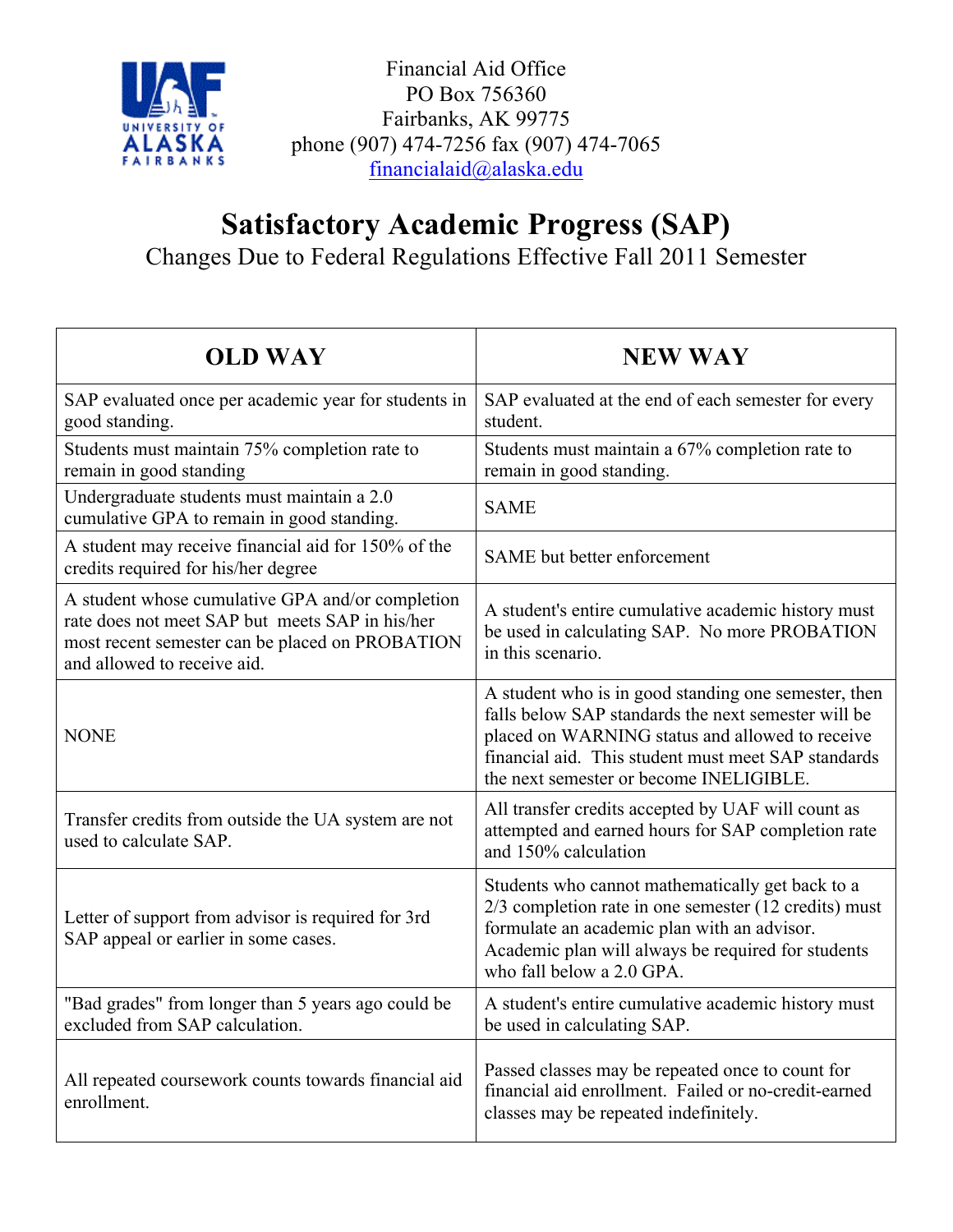# **Frequently Asked Questions**

### **Q: How do I know what my completion rate is?**

**A:** Your completion rate is your earned credit hours divided by your attempted credit hours. For example, if you have attempted 20 hours and earned 16 hours, your completion rate is .8 or 80%. Credits count as attempted but not earned if you receive an F, NB, I, AU, DF, W, NC, or NP grade for the class.

#### **Q: When will I know my SAP status after the semester ends?**

A: The financial aid office will calculate SAP for all students after grades have been posted for the semester. This is usually about 1-2 weeks after the last day of classes. Students who are ineligible or on warning status will be emailed (to your alaska.edu email) to tell them of their status and next steps. You can also view your SAP status on UAonline.

#### **Q: What should I write in my SAP appeal?**

A: An appeal should have two main components: an explanation of why you did not meet SAP standards and your plan to improve your performance and meet the standards. Most appeals are a few paragraphs long. If you have any documentation that explains your circumstances (medical records, legal records, etc.) you should attach them to your appeal.

#### **Q: How do I know if I need an academic plan?**

A: You will get an email from the financial aid office informing you that you must file an appeal and get an academic plan to receive further financial aid. Your status on UAonline will also indicate if you need to get an academic plan.

#### **Q: How do I get an academic plan?**

A: If you need an academic plan, you should contact your advisor. Students with a declared major should see their academic department, RSS, or SSSP advisor. Advising center advisors will see undeclared and general studies students. If you are not in the Fairbanks area, your advisor may be able to discuss the terms of your academic plan via email or telephone.

### **Q: I got some really bad grades 10 years ago when I first took some classes at UAF. I've been doing really well the past two semesters when I came back to school. Will these old grades hurt my SAP status?**

A: They could, depending on your cumulative GPA, how many credits are "bad" and how many credits you have earned since then. If you are ineligible due to a situation like this, you should explain your circumstances in your appeal.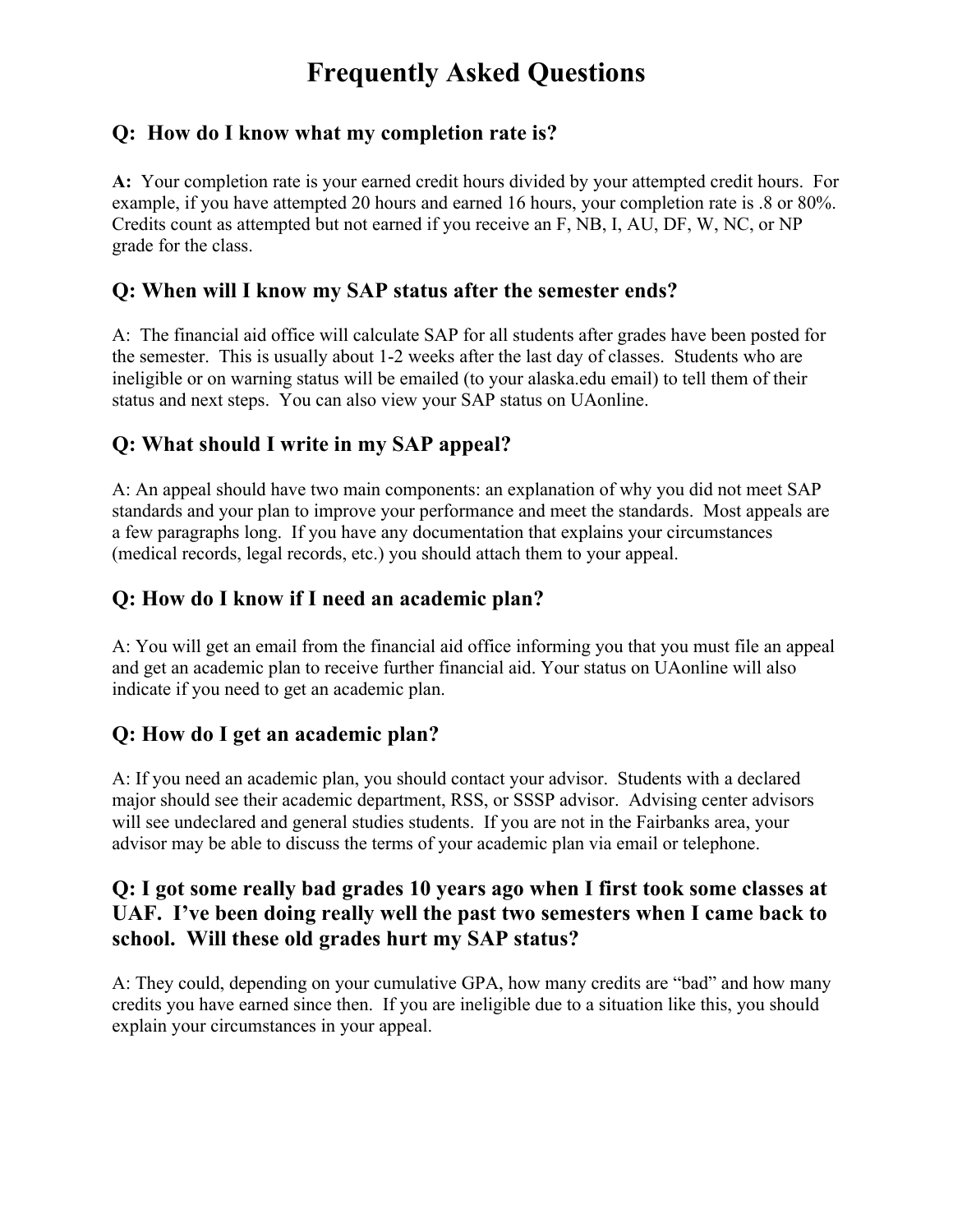## **Q: I saw my advisor and got an academic plan last semester. I have followed my academic plan, but my GPA is not yet up to 2.0 and my completion rate is only 62%. Can I receive financial aid this semester?**

A: Yes, a student who fulfills the terms of his/her academic plan is eligible the next semester, even if the 2.0 and 67% standards are not yet met.

# **Q: I am a in a bachelor's degree program that requires 130 credits but I have changed my major three times over the course of my studies and I have withdrawn from quite a few courses over the years. In total, I have attempted 219 credits. Will I be ineligible for financial aid?**

A: Yes. Your attempted credits are more than 195, 150% of the credits required for your degree program. However, you do have the opportunity to file an appeal explaining your circumstances and see your advisor to get an academic plan that projects your plan to complete your degree.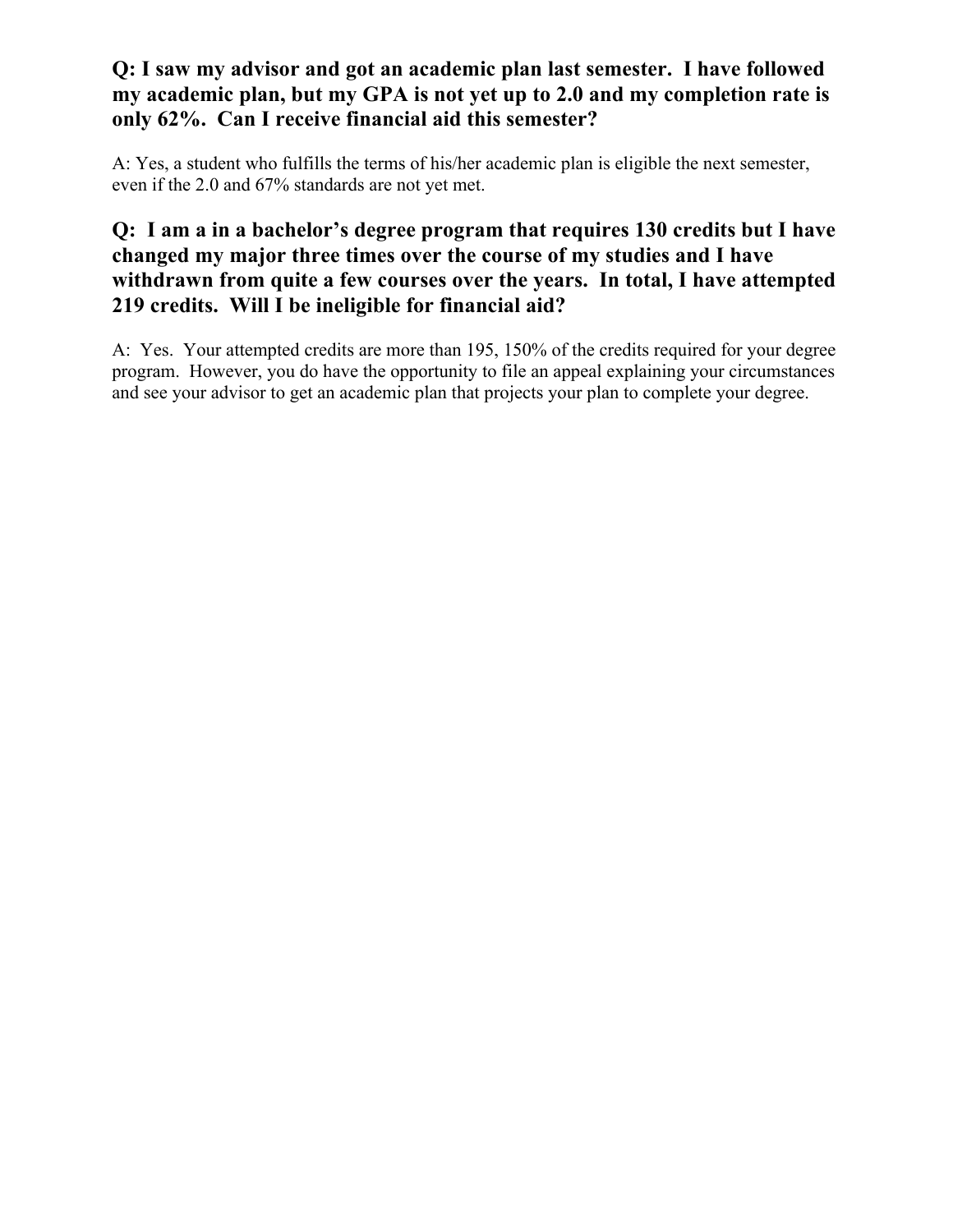#### **New SAP status codes you will see on ROASTAT and UAonline.**

**ELIG** Eligible. Meets all criteria for eligibility. This status also assigned to new students. **WARN** Warning. Student does not meet 67% and/or 2.0 requirements but was eligible in most recent semester. May receive aid for one semester, but must meet requirements by next semester. **INELNP** Ineligible. Does not meet 67% requirement but could reach it by attempting and earning 12 credits. Appeal required but no academic plan. **INELPL** Ineligible – academic plan required. Does not meet 67% and/or 2.0 requirements. Will take more than 12 credits to meet requirements. Appeal AND academic plan required. **IN150** Ineligible – 150% violation. Student has attempted more than 150% of credits required for current degree program. Appeal AND academic plan required. **INELDQ** Ineligible – academic disqualification. Student has been removed from academic program. Must be readmitted to a degree program to receive aid. May also need appeal/plan to be eligible for aid. **GRNSUB** Grades not submitted. Unable to calculate SAP because grades from previous semester have not been submitted. **APPREC** Appeal Received. Student's appeal/plan has been received and logged in at the financial aid office but not reviewed yet. Typical review time is 2-3 days. **DENIED** Appeal Denied. More information on denial will be given in ROAMESG. Often this status is used when appeal is incomplete, for example written appeal turned in but no academic plan or vice-versa. **PROB** Probation – no academic plan. Student was formerly INELNP and appeal was approved. **PROBL1** Probation –  $1<sup>st</sup>$  academic plan. Student was formerly INELPL and appeal and academic plan were approved. **PROBL2** Probation –  $2<sup>nd</sup>$  academic plan. Student was formerly INELPL and did not fulfill requirements of academic plan. 2<sup>nd</sup> appeal and academic plan were approved. **PRBPLF** Probation – Final academic plan. Student was formerly INELPL and did not fulfill requirements of academic plan. Appeal and final academic plan were approved – last chance! **CHEKPL** Check Plan. Student was on probation with an academic plan previous semester. Student does not yet meet 67% and 2.0 requirements for full eligibility. Financial aid office will check to see if student fulfilled the requirements of the plan to

determine new status. (This status is not permanent.)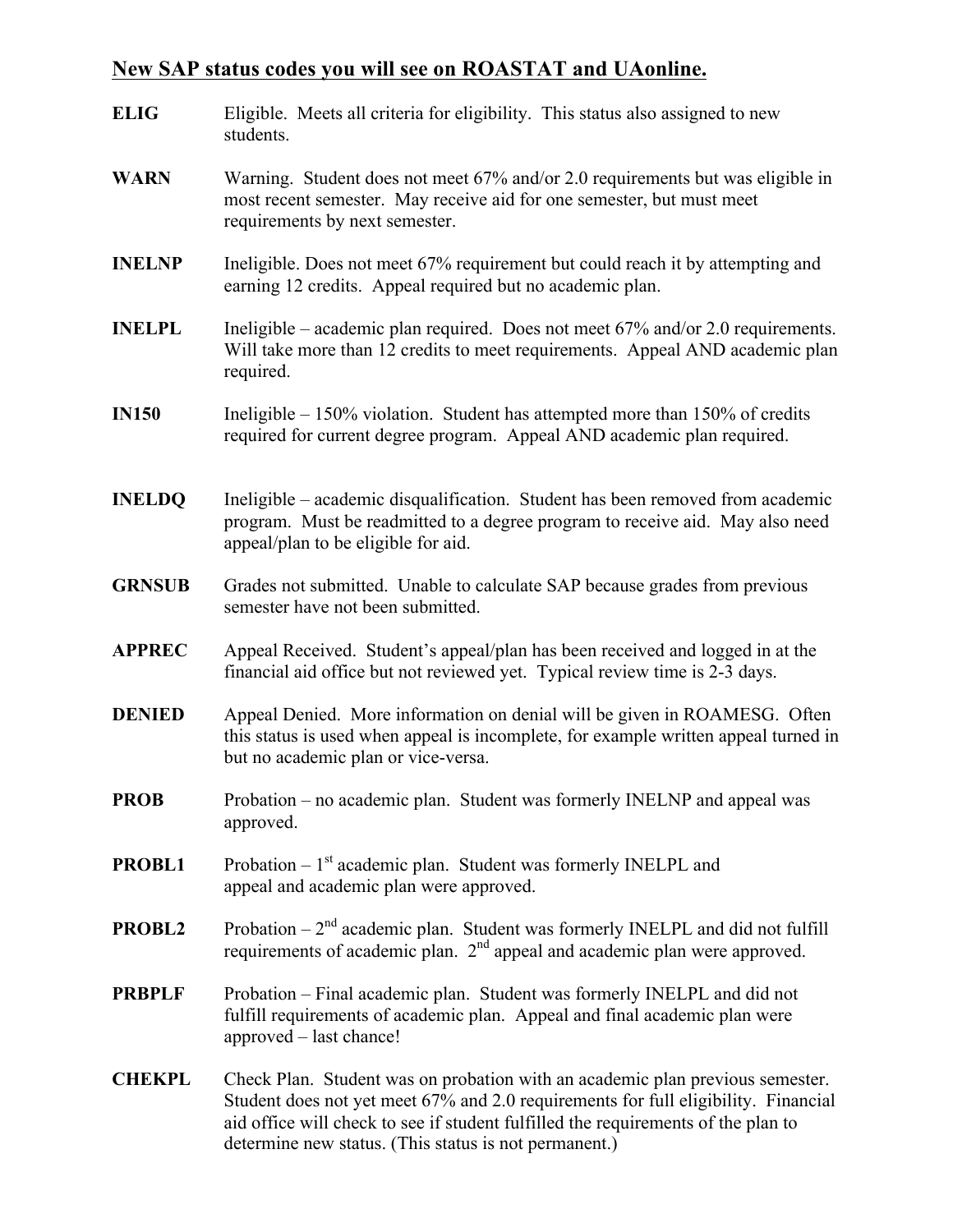# **Examples**

1. Heather is a new first-year student at UAF. She registers for 15 credits for the fall semester. She finds it too hard to wake up in time for her 8:00 AM math class and withdraws from those 3 credits. At the end of the semester, she has some problems with her roommate and can't study for her psychology final. She fails that 3 credit class. Heather passes her remaining classes and her GPA is 1.8. What is her SAP status after fall semester?

2. Robert is in good standing with a 3.0 GPA and 30 credits earned out of 36 attempted. He registers for 15 credits for the fall semester. Unfortunately, Robert has trouble with his work schedule and withdraws from 9 of his fall credits. He gets an incomplete for one 3 credit class and passes another 3 credit class with a B. What is his SAP status after fall semester?

Continued – Robert registers for 16 credits the following spring semester. He is gets sick several times that semester and has to withdraw from his 4 credit chemistry class because he missed too many labs. He took 6 credits of distance education classes but received incompletes for those classes because he had trouble with her computer. He passed 6 credits for spring with a 2.5 average. What is Robert's SAP status after spring semester?

3. Mary transferred to UAF as a junior with 86 credits towards a biology degree from Other University. After attempting 82 credits at UAF towards her biology degree, Mary decides that she would rather be a political science major. After meeting with her advisor, Mary knows that she needs to take and pass at least 42 credits to earn her political science degree. Mary has a problem. What is it?

4. David is going back to school in the spring semester! He has 14 earned credits out of 20 attempted and a 3.0 GPA from when he attended several years ago. For the spring semester, David registers for 12 credits but fails his 5 credit Spanish class because he really has a personality conflict with the instructor. His new cumulative GPA is 2.2. What is his SAP status after spring semester?

Continued – David takes the summer off and enrolls in classes for the fall semester. He registers for 11 credits. Midway through the semester, David changes his 4 credit Calculus class to an audit because the material is difficult and he doesn't think he will get a good grade. He passes the rest of his classes with mostly Bs and at the end of fall semester his new cumulative GPA is 2.6. What is David's SAP status at the end of fall semester?